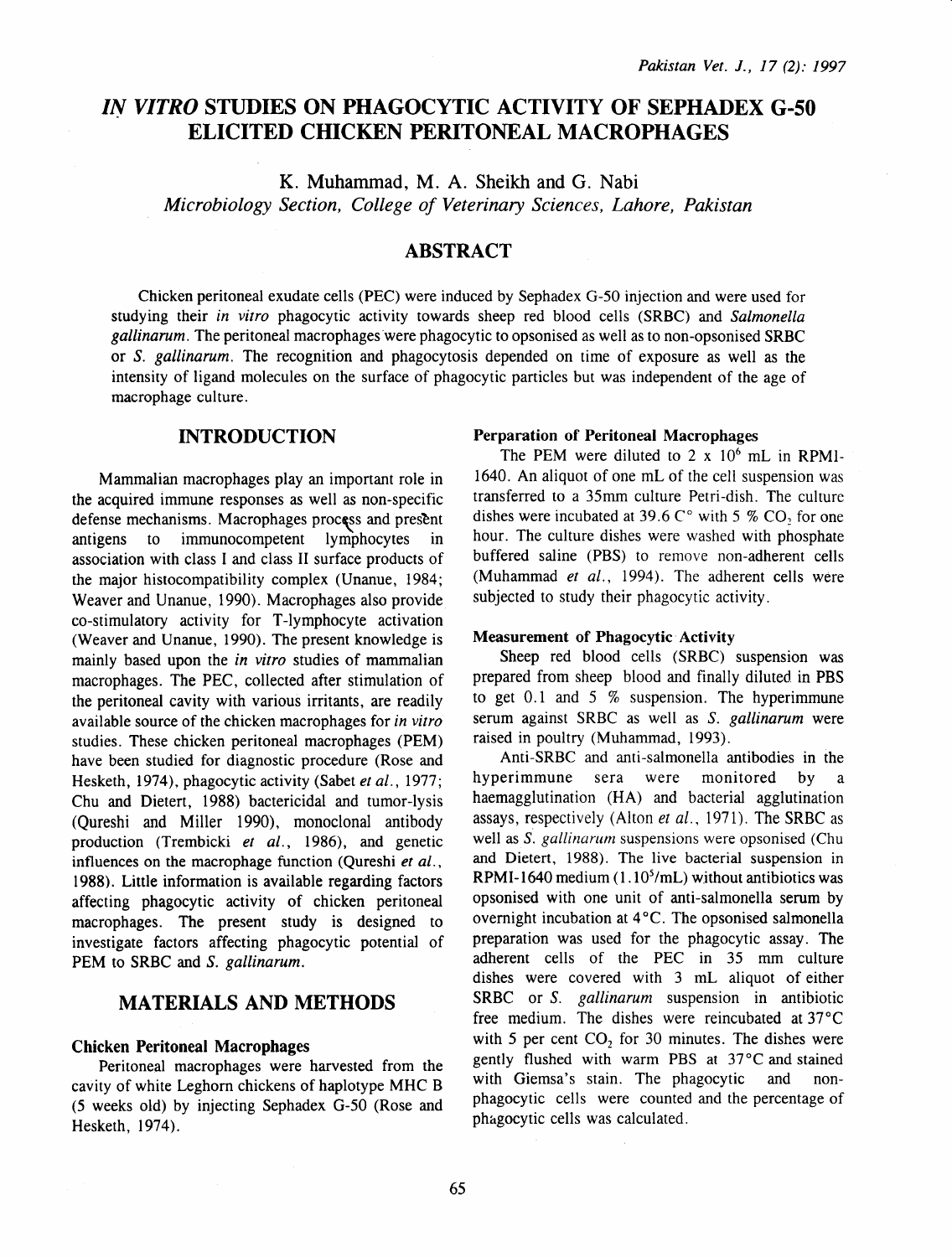### RESULTS AND DISCUSSION

The identification and phagocytosis of particles with some specific molecular moieties (ligands) is one of the main characteristics of macrophages. Like that of mammals, chicken PEM phagocytosed the opsonised and non-opsonized particles. It was further observed that increasing concentration of antibody to opsonized SRBC or *S. gallinarum* particles proportionately increased the percentage of phagocytic macrophages (Table 1). Increasing the antibody (opsonin) concentration might have increased the number of available Fe molecules on the particles which facilitates the movement of plasma membrane of macrophages around the particles and ultimately augments their phagocytic potential. These results are supported by Chu and Dietert ( 1988) who observed 100 per cent chicken PEM phagocytic when exposed to SRBC opsonised with 26 HA units of the opsonin. This kind of mechanism has been postulated for phagocytosis by mammalian macrophages (Adam and Hamilton, 1984; Cohn, 1987). Decreasing the concentration of opsonin reduces not only the percentage of phagocytic chicken PEM but also mitigates the number of particles phagocytosed per macrophage.

It was observed that 30-50 per cent of chicken macrophages were phagocytic. This phagocytic potential

was reduced to 10-16 per cent when the dose of Sephadex G-50 used to harvest the PEM was doubled (Table 2). This suggested that phagocytosis independent to Fe receptor by chicken PEM may be mediated by receptors which might have decreased by increasing the dose of the irritant. These findings are in line to those reported by Ezekowitz et al. (1981) who observed that murine macrophages recruited by Bacillus Calmette-Guerin (BCG) were significantly less efficient in phagocytosing non-opsonised particles than those recruited by thioglycolate broth. BCG activates the macrophages during recruitment and induces a marked reduction in receptors responsible for phagocytosis of non-opsonised particles. Many other workers found similar type of receptors which can bind glycoprotein molecules having terminal mannose moieties. The density of such mannose specific receptors decreases in murine macrophages by *in vitro* exposure to a macrophage activating factor (MAF). The number of such receptor sites are substantially diminished in the later stages of macrophage activation (Adam and Hamilton, 1984). In the light of work on murine macrophages, it is concluded that phagocytosis of nonopsonised particles in chicken PEM could be mediated by mannose like receptors. However, the possibility of complement mediated phagocytosis can not be ruled out because like human macrophages, chicken PEM might be secreting complement components in *in vitro* culture (Whaley, 1980). Direct binding of such active complement components to SRBC could have contributed the percentage of chicken macrophages phagocytosing the opsonised or non-opsonised SRBC.

on the phagocytic activity of chicken peritoneal

|             |  | Table 1: Effect of opsonising antibody concentration on the phagocytic activity of chicken peritoneal |  |  |  |  |
|-------------|--|-------------------------------------------------------------------------------------------------------|--|--|--|--|
| macrophages |  |                                                                                                       |  |  |  |  |
|             |  |                                                                                                       |  |  |  |  |

| Antibody<br>HA units | <b>Phagocytic</b><br>Macrophags | Distribution of macrophages on the basis of number of RBC/macrophage (%) |         |       |      |        |      |  |
|----------------------|---------------------------------|--------------------------------------------------------------------------|---------|-------|------|--------|------|--|
|                      | (%)                             | 1-2                                                                      | $3 - 4$ | $5-6$ | 7-8  | $9-10$ | >11  |  |
| 0.00                 | 52.1                            | 64.5                                                                     | 30.9    | 04.5  | 00.0 | 00.0   | 00.0 |  |
| 0.25                 | 54.2                            | 23.8                                                                     | 26.2    | 31.0  | 04.8 | 07.1   | 07.2 |  |
| 0.50                 | 86.5                            | 09.9                                                                     | 19.8    | 15.8  | 23.8 | 15.8   | 16.8 |  |
| 2.00                 | 99.1                            | 10.9                                                                     | 11.9    | 12.9  | 10.9 | 19.8   | 26.7 |  |

The 5% sheep red blood cells were incubated at 37°C with 0.25, 0.5 and 2.0 haemagglutinating (HA) units of anti-SRBC antibodies for 30 minutes. The opsonised SRBC were washed and resuspended in RPMI-1640 containing 10% foetal calf serum to give 5 % suspension. The monolayer of chicken peritoneal exudate macrophages (PEM) in each well was covered with either of these opsonised SRBC and incubated for 30 minutes for phagocytic interaction. Then each well was washed with distilled water for 5 seconds. The macrophage monolayer in each well was fixed with methanol and stained for microscopic examination.

The results of this experiment are average of two independent experiments, in each experiment, pooled PECs of two birds were used.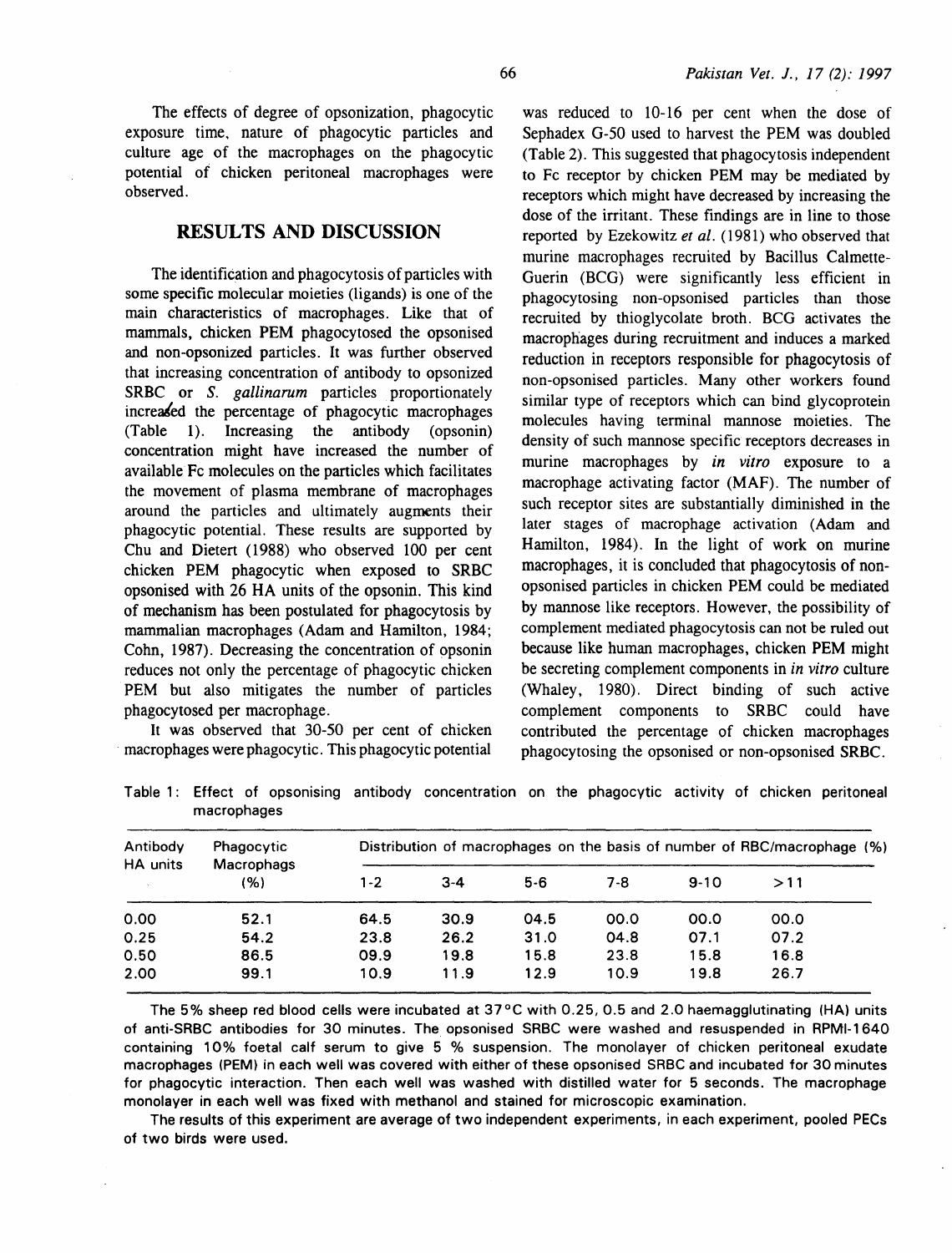Table 2: Effect of Sephadex G-50 dose on the phagocytic activity of chicken peritoneal macrophages

|                              | Dose of 3% suspension of Sephadex<br>G-50 (ml/100g b. wt.) |                  |  |  |  |  |
|------------------------------|------------------------------------------------------------|------------------|--|--|--|--|
| Phagocytic<br>cells $(% )$   | 1 *                                                        | $\cdots$         |  |  |  |  |
| Non-opsonized<br><b>SRBC</b> | $46.66 \pm 13.2a$                                          | $13.45 \pm 3.6b$ |  |  |  |  |
| <b>Opsonised SRBC</b>        | $86.82 \pm 3.1a$                                           | $84.81 \pm 5.7a$ |  |  |  |  |

\*It was injected on left side of the cavity. \* \*Equal volume was injected on both sides of the cavity. The values in each row with different letters are significantly different (P<0.00: Student T test). The PECs were pooled from three birds and each figure is Mean  $\pm$  SD of six observations.

Table 3: Effect of exposure time on phagocytic activity of chicken peritoneal macrophages

| Time of <b>anagocytic</b><br>reaction (minutes) | Mean $\pm$ SD of Phagocytic cells |                                        |  |  |  |  |
|-------------------------------------------------|-----------------------------------|----------------------------------------|--|--|--|--|
|                                                 | (%)                               | Non-opsonised Opsonised (%)            |  |  |  |  |
| 10                                              |                                   | $1.7 \pm 1.2a$ (1) $40.2 \pm 5.8a(4)$  |  |  |  |  |
| 20                                              |                                   | $12.0 \pm 4.9b(1)$ $72.6 \pm 10.8b(8)$ |  |  |  |  |
| 30                                              |                                   | $10.2 \pm 1.0$ b(1) 85.7 ± 2.2c(9)     |  |  |  |  |

Each value represents the Mean ± SD of phagocytic cells of three independent experiments. In each experiment, the PEC were collected from one bird. The values in parenthesis indicate the number of SRBC/macrophage. The values in each column were analyzed using an ANOVA test and Duncan's Multiple Range Test.

The values not with different letters in a column are significantly (P<0.05) different from each other.

Table 4: Comparative efficacy of the macrophages to phagocytose Salmonella gallinarum and sheep red blood cells

| Phagocytic<br>particle $(n=3)$ | Phagocytic macrophages (%) |                  |  |  |  |  |
|--------------------------------|----------------------------|------------------|--|--|--|--|
|                                | Non-opsonised              | Opsonised        |  |  |  |  |
| S. gallinarum                  | $12.5 + 6.8a$              | $78.8 \pm 15.7a$ |  |  |  |  |
| <b>SRBC</b>                    | $13.9 + 2.9a$              | $82.8 + 06.0a$   |  |  |  |  |

The student T test showed that there is no significant difference in phagocytic activity of chicken peritoneal macrophages to S. gallinarum or SRBC. The washed S. gallinarum suspension 1000 x 10/mL was opsonised with 0.5 unit of agglutinating units of antibody at 4°C for overnight. The washed SRBC suspension was opsonised with 0.5 HA units of antibody at 37 °C for 30 minutes.

The percentage of chicken phagocytic PEM in *in vitro* culture is also influenced by exposure time of phagocytic particles (Table 3). Peak percentage of phagocytic cells is acquired more quickly for the PEM exposed to non-opsonised SRBC than those exposed to opsonised SRBC (20 and 30 minutes, respectively). It may be attributed to the limited phagocytic activity of the former, hence achieving the target earlier than the . latter.

The phagocytic ability of chicken PEM to endocytose SRBC is comparable to that of *S. gallinarum.* There was no difference in percentage of phagocytic cells to PEM exposed to either type of phagocytic particles opsonised with sub-agglutinating level of specific antibodies (Table 4).

Moreover, present study showed that the age of *in vitro* culture of chicken PEM did not has any effect on the ability ofmacrophage to phagocytose the opsonised SRBC (Table 5). These results are supported by Sabet *et al.* ( 1977) who observed constant level of phagocytosis to opsonised SRBC of chicken PEM over 5 weeks of *in vitro* culture.

|  |  |  |  | Table 5: Effect of culture age on phagocytic activity of chicken peritoneal macrophages |
|--|--|--|--|-----------------------------------------------------------------------------------------|
|--|--|--|--|-----------------------------------------------------------------------------------------|

| Time post-             | Phagocytic<br>macrophage<br>(%) | Distribution of macrophages on the basis of number of SRBC/macrophage (%) |         |         |      |        |      |  |
|------------------------|---------------------------------|---------------------------------------------------------------------------|---------|---------|------|--------|------|--|
| cultivation<br>(hours) |                                 | 1-2                                                                       | $3 - 4$ | $5 - 6$ | 7-8  | $9-10$ | >11  |  |
| O <sub>1</sub>         | 76.5                            | 09.9                                                                      | 19.8    | 15.8    | 23.8 | 15.8   | 16.8 |  |
| 03                     | 82.0                            | 16.7                                                                      | 21.3    | 20.2    | 14.2 | 08.3   | 16.7 |  |
| 05                     | 90.0                            | 65.3                                                                      | 10.2    | 09.6    | 11.7 | 28.4   | 30.9 |  |
| 24                     | 88.0                            | 05.3                                                                      | 25.5    | 14.9    | 16.0 | 21.3   | 16.5 |  |

The Sephadex G-50 recruited peritoneal exudate cells (PEC) from three chickens were pooled and incubated for 30 minutes. The adherent cells were washed and medium was replaced with fresh RPMI-1640 and cells were left in incubator for different times before an assay. Five percent SRBC were sensitized with 0.5 HA units of anti-SRBC antibody at 37°C for 30 minutes. The same SRBC were used at all times of phagocytic assay.